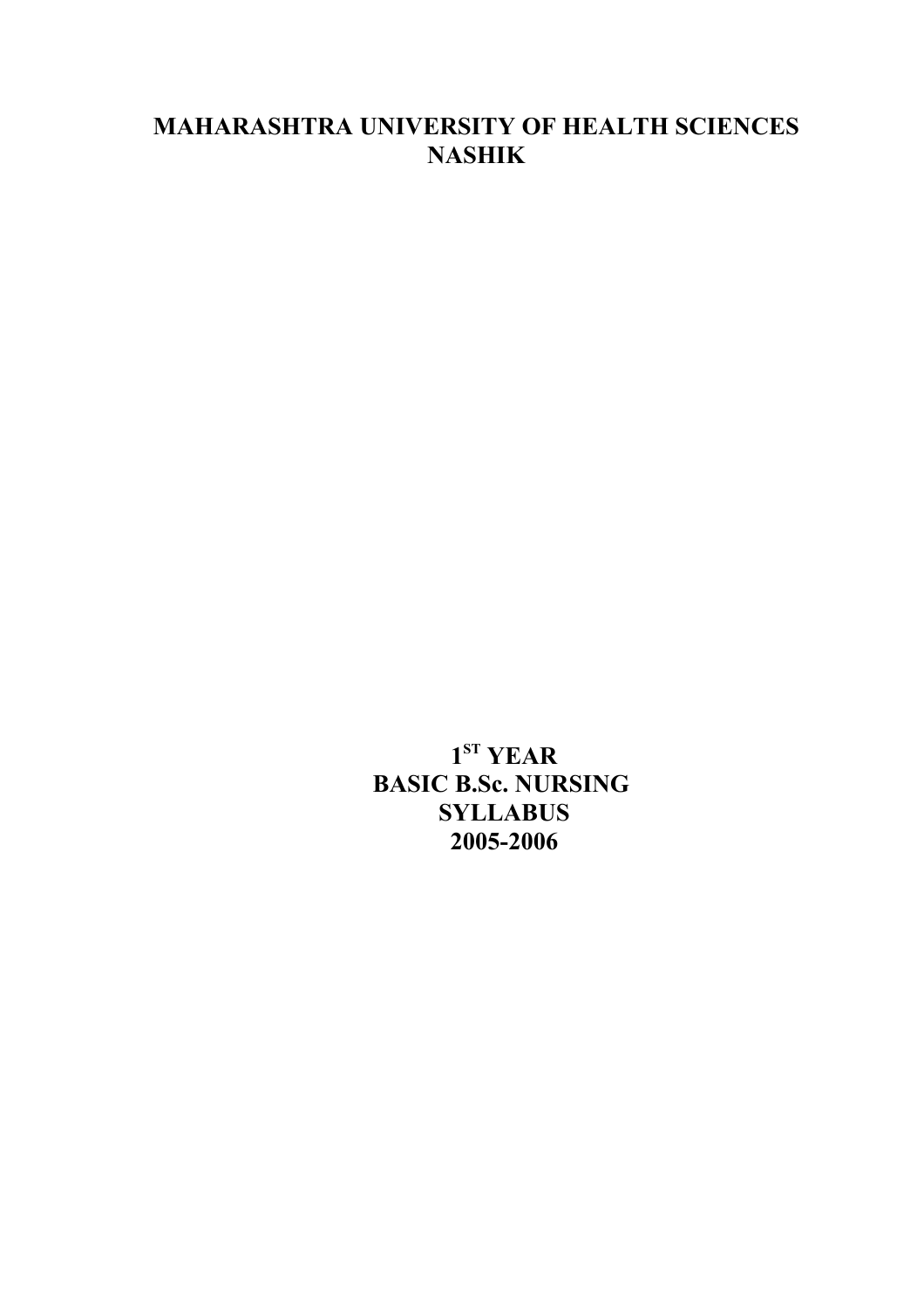# **ENGLISH**

# **Placement: First year**

#### **Theory - 60 Hours**

**Course description:** The course is designed to enable students to enhance ability to comprehend spoken and written English (and use English) required for effective communication in their professional work. Students will practice their skills in verbal and written English during clinical and classroom experience.

**Specific objectives:** At the end of the course the students are able to:

- 1) Develop good vocabulary skills or better communication.
- 2) Effectively communicates with patients while rendering care.
- 3) Understands methods of writing and drafting letters in English.
- 4) To plan and write effective nursing process and records.

| Unit         | <b>Time</b><br>(Hrs) | Learning<br><b>Objectives</b>                               | <b>Contents</b>                                                                                                                                                                                                                                                 | <b>Teaching</b><br>Learning                                                                                                                                                                                                                   | <b>Assessment</b><br><b>Methods</b>                                                                    |
|--------------|----------------------|-------------------------------------------------------------|-----------------------------------------------------------------------------------------------------------------------------------------------------------------------------------------------------------------------------------------------------------------|-----------------------------------------------------------------------------------------------------------------------------------------------------------------------------------------------------------------------------------------------|--------------------------------------------------------------------------------------------------------|
| $\mathbf I$  | 10                   | Speak &<br>write<br>grammatic<br>ally<br>correct<br>English | Review of<br>$\bullet$<br>Grammar<br>Remedial<br>$\bullet$<br>study of<br>grammar<br><b>Building</b><br>$\bullet$<br>Vocabulary<br><b>Lexical</b> sets<br>$\bullet$                                                                                             | <b>Activities</b><br>Demonstrate<br>$\bullet$<br>use of grammar<br>Dictionary<br>Exercise on use<br>$\bullet$<br>of Grammar<br>Practice in<br>$\bullet$<br>using<br>appropriate<br>expression                                                 | Objective<br>$\bullet$<br>type<br>Fill in the<br>$\bullet$<br>blanks<br>Do as<br>$\bullet$<br>directed |
| $\mathbf{I}$ | $\overline{4}$       | Developi<br>$\bullet$<br>ng<br>listening<br>skills          | Listening<br>$\bullet$<br>Comprehensio<br>n<br>Media, audio,<br>$\bullet$<br>video,<br>speeches etc.<br><b>Audio</b><br>$\bullet$<br>rendition of<br>text.                                                                                                      | Exercise on:<br>Listening to<br>$\bullet$<br>audio, video<br>tapes and<br>identify the key<br>points, accent<br>$&$ information<br>pattern                                                                                                    | <b>Assessment</b><br>$\bullet$<br>of skills<br>based on<br>the check<br>list                           |
| III          | 6                    | Developi<br>$\bullet$<br>ng<br>speaking<br>skills           | Spoken<br>$\bullet$<br>English<br>Phonetics,<br>public<br>speaking<br>Oral report<br>$\bullet$<br>Group<br>$\bullet$<br><b>Discussion</b><br>Debate<br>$\bullet$<br>Telephonic<br>$\bullet$<br>Conversion<br>Conversationa<br>$\bullet$<br>1 skills<br>(Formal, | Exercise on:<br>Debating<br>$\bullet$<br>Participating in<br>$\bullet$<br>Seminar, Panel,<br>Symposium<br>Telephonic<br>$\bullet$<br>Conversion<br>Conversation in<br>$\bullet$<br>different<br>situations,<br>practice in<br>public speaking | <b>Assessment</b><br>$\bullet$<br>of the skills<br>based on<br>the<br>checklist.                       |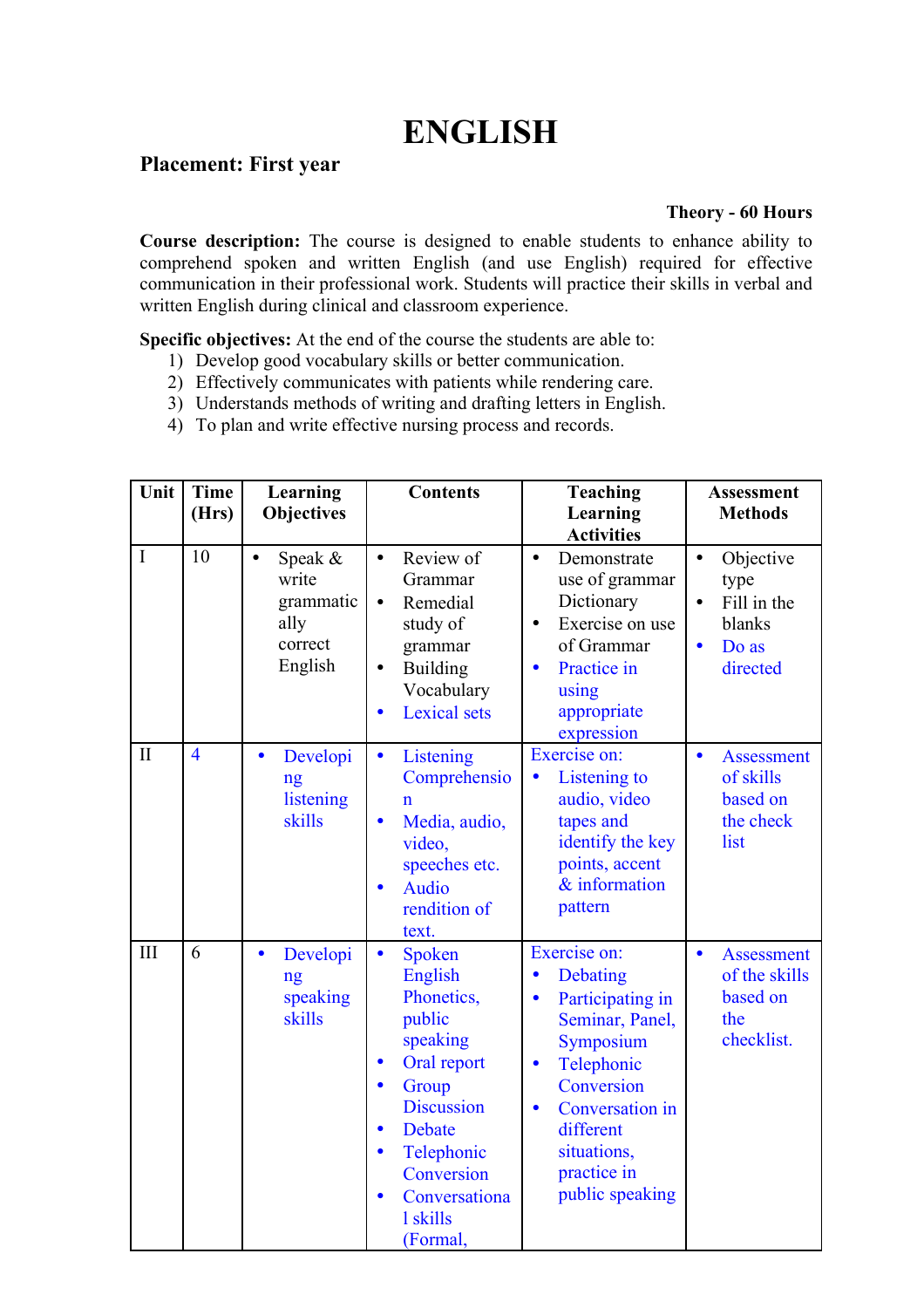| Unit                    | <b>Time</b><br>(Hrs) | Learning<br><b>Objectives</b>                                                                                                 | <b>Contents</b>                                                                                                                                                                                                                                                                                                                                                        | <b>Teaching</b><br>Learning<br><b>Activities</b>                                                                                                                                                                                                                                                                                                                                                                                                   | <b>Assessment</b><br><b>Methods</b>                                                                               |
|-------------------------|----------------------|-------------------------------------------------------------------------------------------------------------------------------|------------------------------------------------------------------------------------------------------------------------------------------------------------------------------------------------------------------------------------------------------------------------------------------------------------------------------------------------------------------------|----------------------------------------------------------------------------------------------------------------------------------------------------------------------------------------------------------------------------------------------------------------------------------------------------------------------------------------------------------------------------------------------------------------------------------------------------|-------------------------------------------------------------------------------------------------------------------|
|                         |                      |                                                                                                                               | Neutral &<br>informal<br>situation)                                                                                                                                                                                                                                                                                                                                    |                                                                                                                                                                                                                                                                                                                                                                                                                                                    |                                                                                                                   |
| IV                      | 30                   | Develop<br>$\bullet$<br>ability to<br>read,<br>understan<br>d and<br>express<br>meaningf<br>ully, the<br>prescribe<br>d text. | Read and<br>$\bullet$<br>comprehend<br>prescribed<br>course books<br>Skimming &<br>$\bullet$<br>Scanning<br>Reading in<br>$\bullet$<br>sense groups<br>Reading<br>$\bullet$<br>between the<br>lines.                                                                                                                                                                   | Exercise on:<br>Reading<br>$\bullet$<br>Summarizing<br>$\bullet$<br>Comprehension<br>$\bullet$                                                                                                                                                                                                                                                                                                                                                     | <b>Short</b><br>$\bullet$<br><b>Answers</b><br>type<br>questions.<br><b>Essay type</b><br>$\bullet$<br>questions. |
| $\overline{\mathbf{V}}$ | 10                   | Develop<br>$\bullet$<br>writing<br>skills                                                                                     | <b>Various forms</b><br>$\bullet$<br>of<br>composition<br>Letter writing<br>Note making $\&$<br>$\bullet$<br>Note takings<br>Précis writings<br>$\bullet$<br><b>Nurses Notes</b><br>$\bullet$<br>Anecdotal<br>records<br>Diary writing<br><b>Reports on</b><br>health problem<br>Resume /CV<br>Notices,<br>Agenda,<br>minutes<br>Telegram<br><b>Essay</b><br>$\bullet$ | Exercise on:<br>Letter writing<br>$\bullet$<br>Note making<br>$\bullet$<br>& Note takings<br>Précis writings<br>$\bullet$<br><b>Nurses Notes</b><br>$\bullet$<br>Anecdotal<br>$\bullet$<br>records<br>Diary writing<br>$\bullet$<br><b>Reports on</b><br>$\bullet$<br>health problem<br>Resume /CV<br>$\bullet$<br>Notices,<br>$\bullet$<br>Agenda,<br>minutes,<br>telegram, essay<br>Discussion on<br>$\bullet$<br>written reports<br>/ documents | <b>Assessment</b><br>$\bullet$<br>of the skills<br>based on<br>the<br>checklist.                                  |

#### **Further suggested teaching learning activities**

Unit I

#### **GRAMMER AND VOCABULARY**

- Revising parts of speech
- Pairs of confused words, synonyms & Antonyms
- Lexical sets & collocations
- Using appropriate words and expressions

Unit II

#### **LISTENTING SKILLS**

- Audio rendition of British & American Dialects of English.
- Students listening to cassettes.<br>- Teachers reading the loudly
- Teachers reading the loudly.

Unit III

#### **SPEAKING SKILLS**

- Pronunciation.